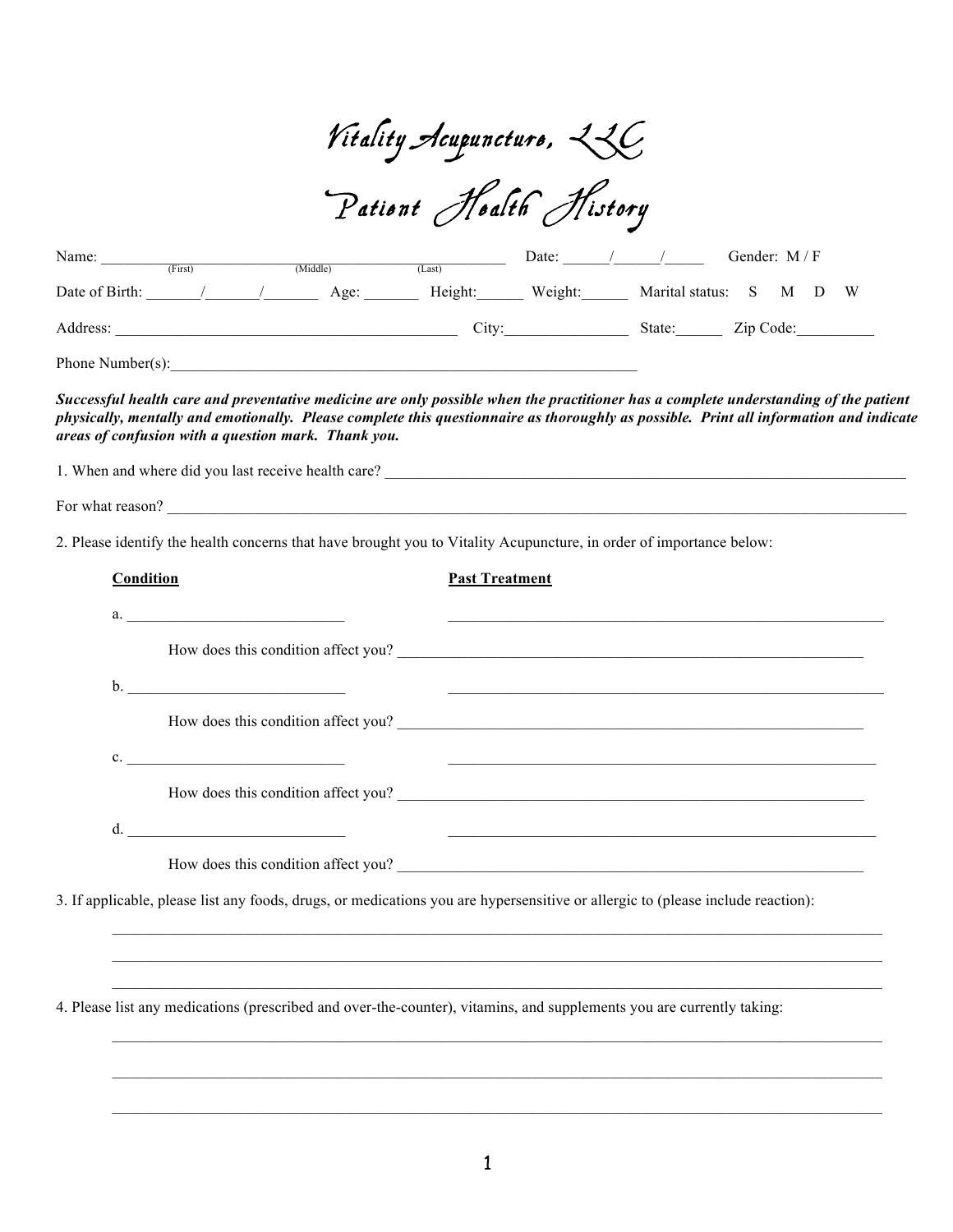|  | 5. Do you have any reason to believe you may be pregnant? |  |  |
|--|-----------------------------------------------------------|--|--|
|  |                                                           |  |  |

If so, how far along are you?  $\Box$ 

6. Do you have any infectious diseases? Y N If yes, please identify:

| 7. Family History:                                           | Father                   | Mother | <b>Brothers</b> | <b>Sisters</b>        | Spouse                       | Children                 |
|--------------------------------------------------------------|--------------------------|--------|-----------------|-----------------------|------------------------------|--------------------------|
| Check those applicable:                                      |                          |        |                 |                       |                              |                          |
| Age (if living)                                              |                          |        |                 |                       |                              |                          |
| Health (G=Good, P=Poor)                                      | <b>Contract Contract</b> |        |                 |                       |                              |                          |
| Cancer                                                       |                          |        |                 |                       |                              |                          |
| <b>Diabetes</b>                                              |                          |        |                 |                       |                              | <b>Contract Contract</b> |
| <b>Heart Disease</b>                                         | <b>Contract Contract</b> |        |                 |                       |                              |                          |
| High Blood Pressure                                          |                          |        |                 |                       |                              | $\sim$ 100 $\mu$         |
| Stroke                                                       |                          |        |                 |                       |                              |                          |
| Mental Illness                                               |                          |        |                 |                       |                              |                          |
| Asthma/Hay fever/Hives                                       |                          |        |                 |                       |                              |                          |
| Kidney Disease                                               |                          |        |                 |                       |                              |                          |
| Age (at death)                                               |                          |        |                 |                       |                              |                          |
| Cause of Death                                               |                          |        |                 |                       |                              |                          |
|                                                              |                          |        |                 |                       |                              |                          |
| 8. Weight: Currently:                                        |                          |        |                 | When? $\qquad \qquad$ |                              |                          |
|                                                              |                          |        |                 |                       | When was this reading taken? |                          |
| 10. Childhood Illness (please circle any that you have had): |                          |        |                 |                       |                              |                          |
| Scarlet Fever/Diphtheria                                     | Rheumatic Fever          | Mumps  | Measles         | German Measles        | Chicken Pox                  |                          |
| 11. Immunizations (please circle any that you have had):     |                          |        |                 |                       |                              |                          |
| Polio<br>Tetanus                                             | Rubella/Mumps/Rubella    |        | Pertussis       | Diphtheria<br>Hib     | Hepatitis B                  |                          |
|                                                              |                          |        |                 |                       |                              |                          |
| 12. Hospitalizations and Surgeries:                          |                          |        |                 |                       |                              |                          |
| Reason                                                       | When                     |        | Reason          |                       | When                         |                          |
|                                                              |                          |        |                 |                       |                              |                          |
|                                                              |                          |        |                 |                       |                              |                          |
|                                                              |                          |        |                 |                       |                              |                          |
|                                                              |                          |        |                 |                       |                              |                          |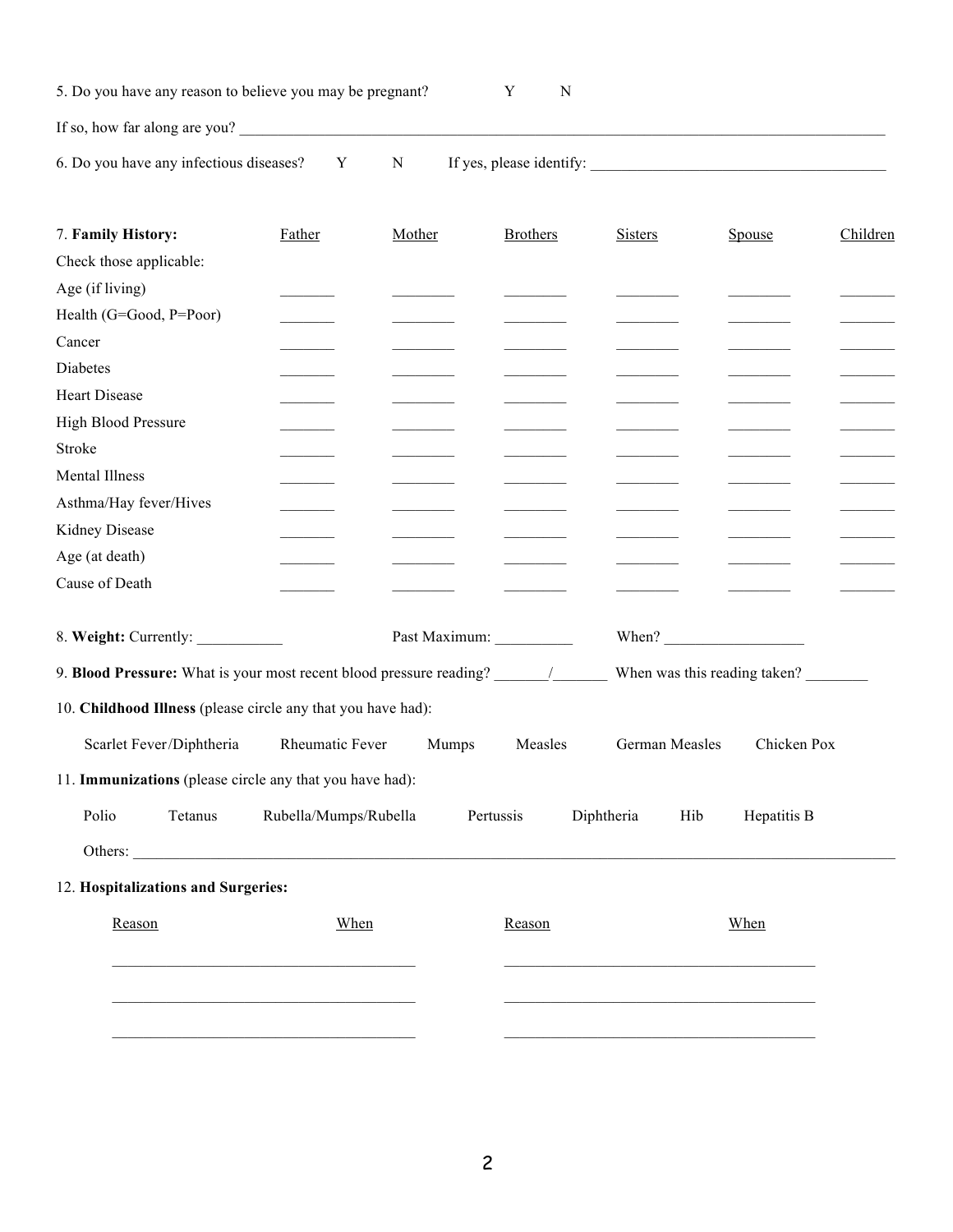## 13. **X-Rays/CAT Scans/MRI's/NMR's/Special Studies:**

|        | Reason                                                                                                                       | When                           |               |                      | Reason   |                      |         |                             | When         |                                                                                                                                      |
|--------|------------------------------------------------------------------------------------------------------------------------------|--------------------------------|---------------|----------------------|----------|----------------------|---------|-----------------------------|--------------|--------------------------------------------------------------------------------------------------------------------------------------|
|        | 14. Emotional (please circle any that you experience now and underline any that you have experienced in the past):           |                                |               |                      |          |                      |         |                             |              |                                                                                                                                      |
|        | Mood Swings                                                                                                                  | Nervousness                    |               | Mental Tension       |          |                      | Anxiety |                             | Depression   |                                                                                                                                      |
|        | 15. Energy and Immunity (please circle any that you experience now and underline any that you have experienced in the past): |                                |               |                      |          |                      |         |                             |              |                                                                                                                                      |
|        | Fatigue                                                                                                                      | Slow Wound Healing             |               | Chronic Infections   |          |                      |         |                             |              | Chronic Fatigue Syndrome                                                                                                             |
|        |                                                                                                                              |                                |               |                      |          |                      |         |                             |              | 16. Head, Eye, Ear, Nose, and Throat (please circle any that you experience now and underline any that you have experienced in the   |
| past): | <b>Impaired Vision</b>                                                                                                       | Eye Pain/Strain                |               | Glaucoma             |          | Glasses/Contacts     |         |                             |              | Tearing/Dryness                                                                                                                      |
|        | <b>Impaired Hearing</b>                                                                                                      | Ear Ringing                    |               | Earaches             |          | Headaches            |         |                             |              | Sinus Problems                                                                                                                       |
|        | Nose Bleeds                                                                                                                  | Frequent Sore Throats          |               | Teeth Grinding       |          | TMJ/Jaw Problems     |         |                             | Hay Fever    |                                                                                                                                      |
|        | 17. Respiratory (please circle any that you experience now and underline any that you have experienced in the past):         |                                |               |                      |          |                      |         |                             |              |                                                                                                                                      |
|        | Pneumonia                                                                                                                    | Frequent Common Colds          |               |                      |          | Difficulty Breathing |         |                             | Emphysema    |                                                                                                                                      |
|        | Persistent Cough                                                                                                             | Pleurisy                       |               |                      | Asthma   |                      |         |                             | Tuberculosis |                                                                                                                                      |
|        | Shortness of Breath                                                                                                          | Other Respiratory Problems:    |               |                      |          |                      |         |                             |              |                                                                                                                                      |
|        | 18. Cardiovascular (please circle any that you experience now and underline any that you have experienced in the past):      |                                |               |                      |          |                      |         |                             |              |                                                                                                                                      |
|        | <b>Heart Disease</b>                                                                                                         | Chest Pain                     |               | Swelling of Ankles   |          |                      |         | <b>High Blood Pressure</b>  |              |                                                                                                                                      |
|        | Palpitations/Fluttering                                                                                                      | Stroke                         |               | <b>Heart Murmurs</b> |          | Rheumatic Fever      |         |                             |              | Varicose Veins                                                                                                                       |
|        | 19. Gastrointestinal (please circle any that you experience now and underline any that you have experienced in the past):    |                                |               |                      |          |                      |         |                             |              |                                                                                                                                      |
|        | <b>Ulcers</b>                                                                                                                | Changes in Appetite            |               | Nausea/Vomiting      |          | Epigastric Pain      |         | Passing Gas                 |              | Heartburn                                                                                                                            |
|        | Belching                                                                                                                     | <b>Gall Bladder Disease</b>    | Liver Disease |                      |          | Hepatitis B or C     |         | Hemorrhoids                 |              | Abdominal Pain                                                                                                                       |
|        | 20. Genito-Urinary (please circle any that you experience now and underline any that you have experienced in the past):      |                                |               |                      |          |                      |         |                             |              |                                                                                                                                      |
|        | Kidney Disease                                                                                                               | Painful Urination              |               | Frequent UTI         |          |                      |         | Frequent Urination          |              | Heavy Flow                                                                                                                           |
|        | Kidney Stones                                                                                                                | <b>Impaired Urination</b>      |               | Blood in Urine       |          |                      |         | Frequent Urination at Night |              |                                                                                                                                      |
|        |                                                                                                                              |                                |               |                      |          |                      |         |                             |              | 21. Female Reproductive/Breasts (please circle any that you experience now and underline any that you have experienced in the past): |
|        | Irregular Cycles                                                                                                             | <b>Breast Lumps/Tenderness</b> |               |                      |          | Nipple Discharge     |         | Heavy Flow                  |              |                                                                                                                                      |
|        | Vaginal Discharge                                                                                                            | Premenstrual Problems          |               |                      | Clotting |                      |         |                             |              | <b>Bleeding Between Cycles</b>                                                                                                       |
|        | Menopausal Symptoms                                                                                                          | Difficulty Conceiving          |               |                      |          | Painful Periods      |         |                             |              |                                                                                                                                      |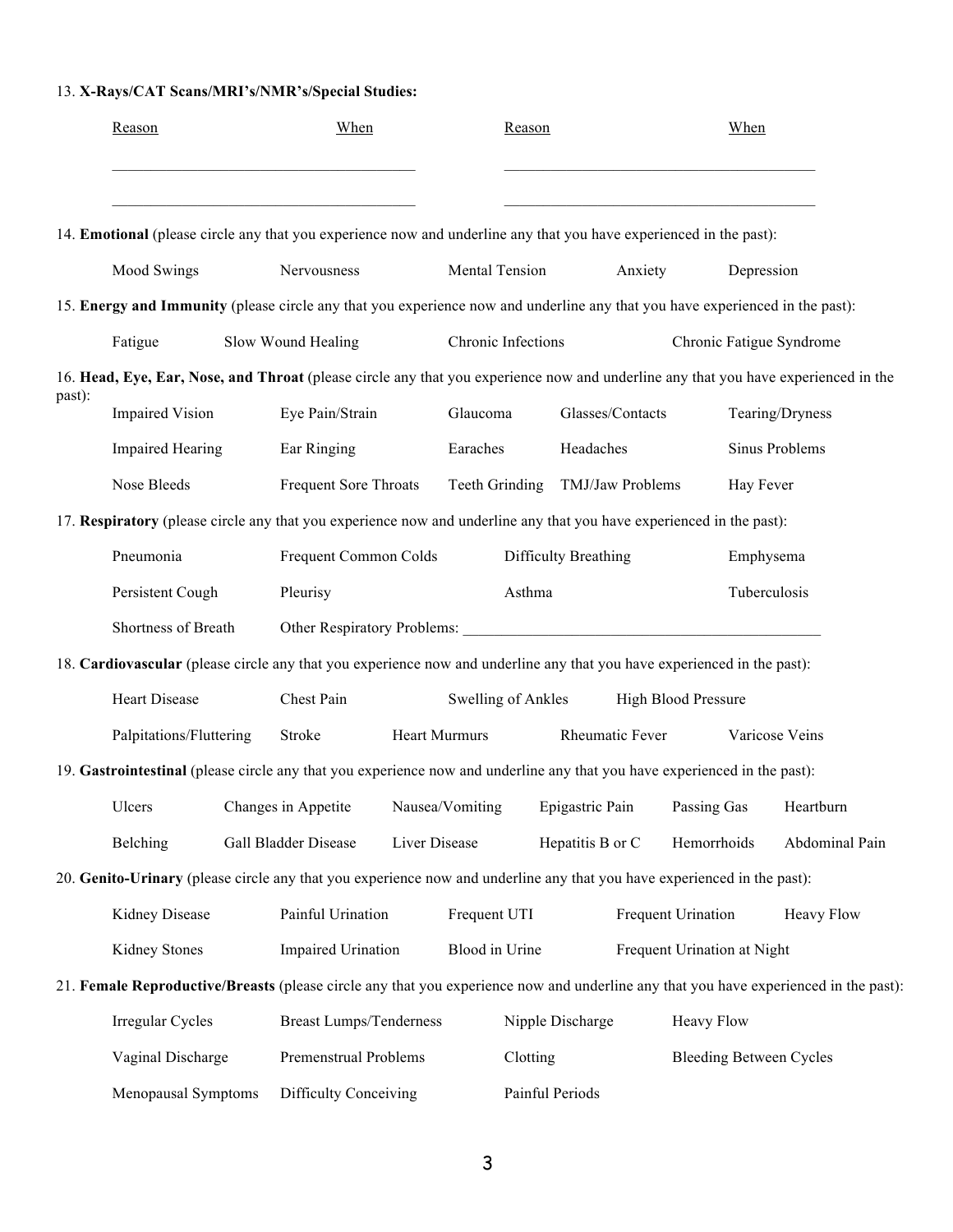## 22. **Menstrual/Birthing History:**

|                | 1. Age of First Menses:                                                                                                    |                      |                   |                                |                     |                                                                                                                                                                                                                                                                                                                                                                                                      |               |
|----------------|----------------------------------------------------------------------------------------------------------------------------|----------------------|-------------------|--------------------------------|---------------------|------------------------------------------------------------------------------------------------------------------------------------------------------------------------------------------------------------------------------------------------------------------------------------------------------------------------------------------------------------------------------------------------------|---------------|
|                | 2. # of Days of Menses:                                                                                                    |                      |                   | $5.$ # of Pregnancies: $\_\_$  |                     | $8. \#$ of Live Births:                                                                                                                                                                                                                                                                                                                                                                              |               |
|                | 3. Length of Cycle: ________                                                                                               |                      |                   | $6.$ # of Miscarriages: $\_\_$ |                     |                                                                                                                                                                                                                                                                                                                                                                                                      |               |
|                | 23. Male Reproductive (please circle any that you experience now and underline any that you have experienced in the past): |                      |                   |                                |                     |                                                                                                                                                                                                                                                                                                                                                                                                      |               |
|                | <b>Sexual Difficulties</b>                                                                                                 | Prostrate Problems   |                   | Testicular Pain/Swelling       |                     | Penile Discharge                                                                                                                                                                                                                                                                                                                                                                                     |               |
|                | 24. Musculoskeletal (please circle any that you experience now and underline any that you have experienced in the past):   |                      |                   |                                |                     |                                                                                                                                                                                                                                                                                                                                                                                                      |               |
|                | Neck/Shoulder Pain                                                                                                         | Muscle Spasms/Cramps |                   | Arm Pain                       | Upper Back Pain     |                                                                                                                                                                                                                                                                                                                                                                                                      | Mid Back Pain |
|                | Low Back Pain                                                                                                              | Leg Pain             |                   |                                |                     |                                                                                                                                                                                                                                                                                                                                                                                                      |               |
|                | 25. Neurologic (please circle any that you experience now and underline any that you have experienced in the past):        |                      |                   |                                |                     |                                                                                                                                                                                                                                                                                                                                                                                                      |               |
|                | Vertigo/Dizziness                                                                                                          | Paralysis            | Numbness/Tingling |                                | Loss of Balance     | Seizures/Epilepsy                                                                                                                                                                                                                                                                                                                                                                                    |               |
|                | 26. Endocrine (please circle any that you experience now and underline any that you have experienced in the past):         |                      |                   |                                |                     |                                                                                                                                                                                                                                                                                                                                                                                                      |               |
|                | Hypothyroid                                                                                                                | Hypoglycemia         | Hyperthyroid      | Diabetes Mellitus              | <b>Night Sweats</b> | Feeling Hot or Cold                                                                                                                                                                                                                                                                                                                                                                                  |               |
|                |                                                                                                                            |                      |                   |                                |                     |                                                                                                                                                                                                                                                                                                                                                                                                      |               |
|                | 27. Other (please circle any that you experience now and underline any that you have experienced in the past):             |                      |                   |                                |                     |                                                                                                                                                                                                                                                                                                                                                                                                      |               |
|                | Anemia<br>Cancer                                                                                                           | Rashes               |                   | Eczema/Hives                   | Cold Hands/Feet     |                                                                                                                                                                                                                                                                                                                                                                                                      |               |
|                |                                                                                                                            |                      |                   |                                |                     |                                                                                                                                                                                                                                                                                                                                                                                                      |               |
|                |                                                                                                                            |                      |                   |                                |                     |                                                                                                                                                                                                                                                                                                                                                                                                      |               |
| 28. Lifestyle: |                                                                                                                            |                      |                   |                                |                     |                                                                                                                                                                                                                                                                                                                                                                                                      |               |
| a.             | Do you typically eat at least three meals per day?                                                                         |                      |                   | Y<br>N                         |                     | If no, how many? $\frac{1}{\sqrt{1-\frac{1}{2}}\sqrt{1-\frac{1}{2}}\sqrt{1-\frac{1}{2}}\sqrt{1-\frac{1}{2}}\sqrt{1-\frac{1}{2}}\sqrt{1-\frac{1}{2}}\sqrt{1-\frac{1}{2}}\sqrt{1-\frac{1}{2}}\sqrt{1-\frac{1}{2}}\sqrt{1-\frac{1}{2}}\sqrt{1-\frac{1}{2}}\sqrt{1-\frac{1}{2}}\sqrt{1-\frac{1}{2}}\sqrt{1-\frac{1}{2}}\sqrt{1-\frac{1}{2}}\sqrt{1-\frac{1}{2}}\sqrt{1-\frac{1}{2}}\sqrt{1-\frac{1}{2}}$ |               |
| b.             | Exercise routine:                                                                                                          |                      |                   |                                |                     |                                                                                                                                                                                                                                                                                                                                                                                                      |               |
| $c_{\cdot}$    | Spiritual practice:                                                                                                        |                      |                   |                                |                     |                                                                                                                                                                                                                                                                                                                                                                                                      |               |
| d.             | How many hours per night do you sleep?                                                                                     |                      |                   | Do you wake rested?            | Y                   | N                                                                                                                                                                                                                                                                                                                                                                                                    |               |
| e.             | Level of education completed:                                                                                              |                      | High School       | Bachelors                      | Masters             | Doctorate                                                                                                                                                                                                                                                                                                                                                                                            | Other         |
| f.             |                                                                                                                            |                      |                   |                                |                     |                                                                                                                                                                                                                                                                                                                                                                                                      |               |
|                |                                                                                                                            |                      |                   |                                |                     |                                                                                                                                                                                                                                                                                                                                                                                                      |               |
| g.             |                                                                                                                            |                      |                   |                                |                     |                                                                                                                                                                                                                                                                                                                                                                                                      |               |